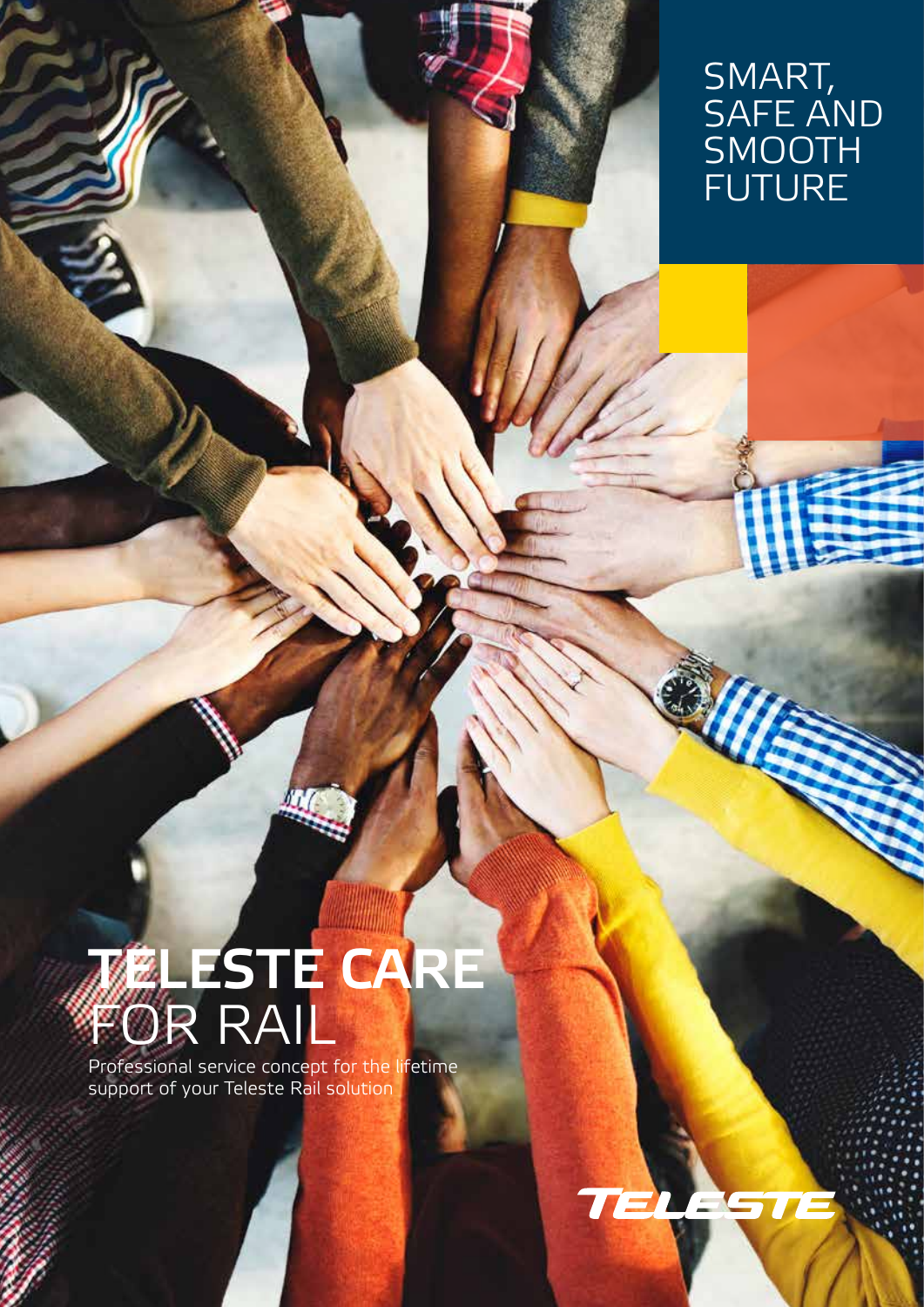## KEY BENEFITS

- Secured availability solution, information, vehicle, services
- Optimized inventory
- Continuous development of passenger experience
- Smooth daily operations
- Guaranteed response times
- Optimized Net Working Capital
- Skilled maintenance team
- Reliability improvement



### Become a Teleste Care partner!

As our Teleste Care partner you can choose from our wide offering the service modules that meet your needs best. The service agreement is flexible and it can be modified and extended easily when your needs change.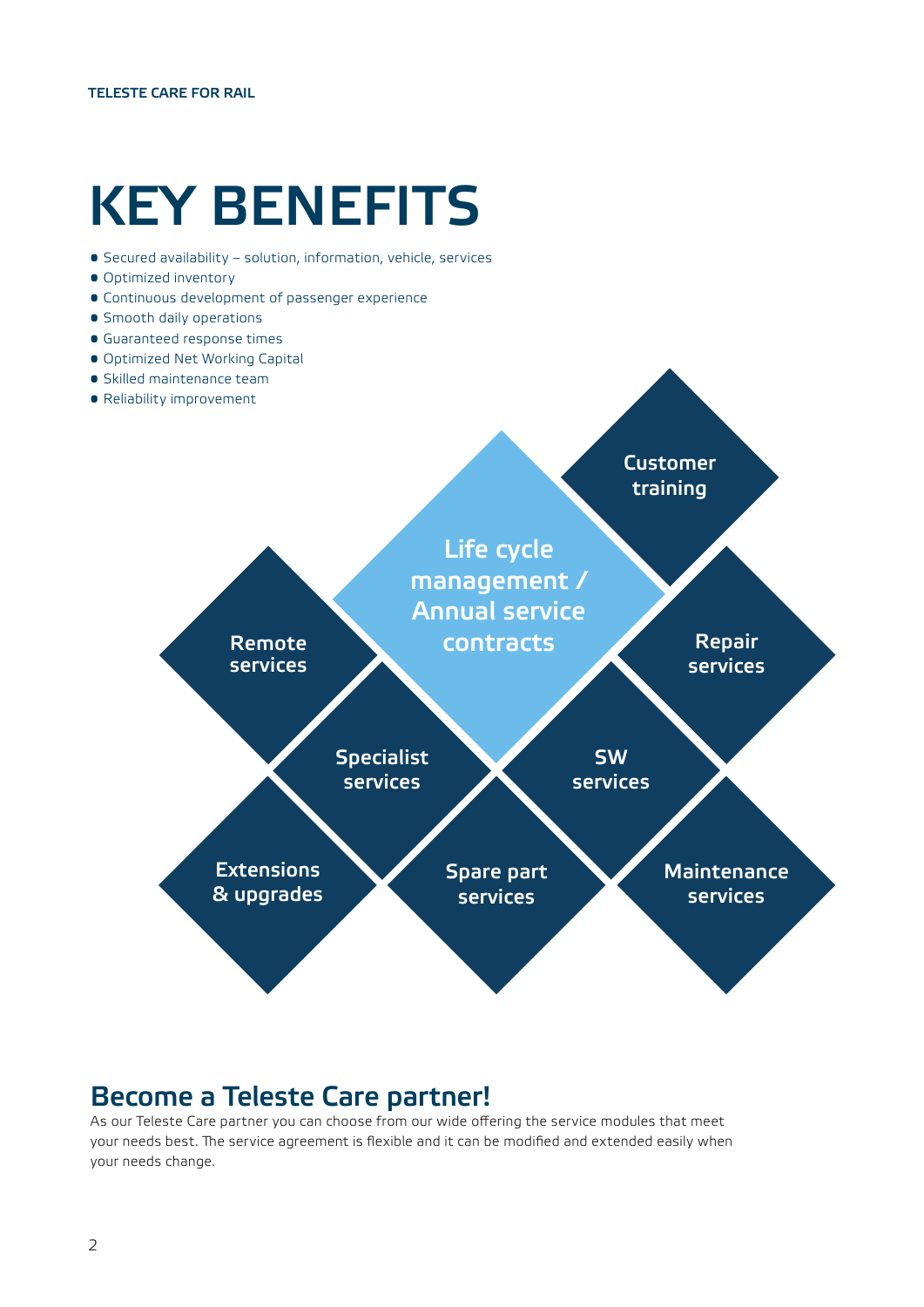**Solutify the Services based on your actual need. With smart services you will achieve peace of mind.** services based on your actual need. With smart services you will achieve peace of mind.



## TELESTE CARE FOR RAIL SERVICE CONCEPT

Teleste Care for Rail is our customer-centric service concept for the lifetime support of your Teleste Rail solution. Your solution is designed for long-term use and our industry experts are at your service during its entire life cycle.

#### Flexible and adjustable service agreement

Teleste Care services are delivered to you based on your current need, or according to a separate agreement. The service agreement is flexible and it can be easily extended to an annual service contract including e.g. wider service offering or guaranteed response times.

You can choose the level of support needed from our wide service offering which includes services for lifecycle management, software and hardware support, system extensions and upgrades, spare parts and repair, as well as many other specialist services and training. Platinum, Gold, Silver or Bronze Service Level Agreements (SLA) are provided based on your need.

#### Long-term commitment and secured solution availability

Our specialist support is available to you during the entire lifetime of your system. In addition, we are continuously developing our own systems and their performance to guarantee that the best technology is available to you when technologies, standards and requirements evolve.

The pace of change in technology is fast; therefore the availability of technology is secured with obsolescence planning and management. During every step of the way, your infrastructure and fluent service operations are secured by pre-agreed procedures for delivering spare parts and repairs.

#### Best industry experts at your service

We develop our hardware and software technologies in line with the industry's expectations for high quality and a long lifetime. Our professionals have over 20 years of experience on rail-specific solutions. Our professional engineering, training and support services are at your service should any problems occur, or when you need project-specific support. In addition, our services include remote services and RAMS analysis.

Compliant with rail standards, such as EN50155, our hardware components are ruggedized, vandal proof and engineered for extreme weather conditions. They are especially fit for demanding environments such as public station areas and moving rail cars, and fulfil the requirements for e.g. the detection of fire and smoke, RAMS and obsolescence management. Our high, 'rail-proven' quality is guaranteed by IRIS certification.